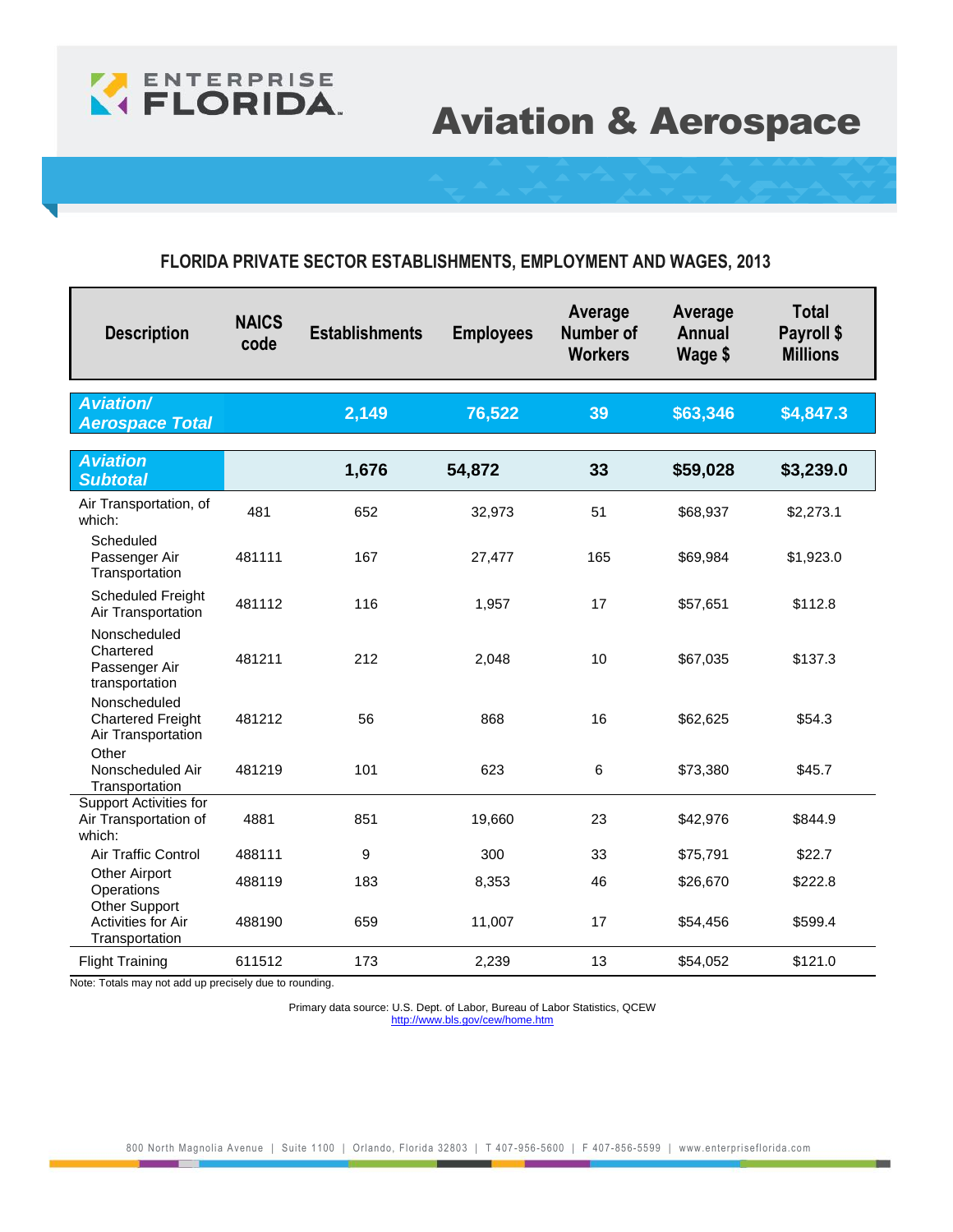

# Aviation & Aerospace

| <b>Aerospace Subtotal</b>                                                                          |                   | 473 | 21,650      | 46  | \$74,288 | \$1,608.3 |
|----------------------------------------------------------------------------------------------------|-------------------|-----|-------------|-----|----------|-----------|
| Search, Detection, Navigation,<br>Guidance, Aeronautical, and Nautical<br>Instrument Manufacturing | 334511            | 76  | 8,509       | 112 | \$80,256 | \$682.9   |
| Aerospace Product and Parts<br>Manufacturing, of which:                                            | 3364              | 397 | 13,141      | 33  | \$70,424 | \$925.4   |
| Aircraft Manufacturing                                                                             | 336411            | 65  | 4,698       | 72  | \$72,010 | \$338.3   |
| Aircraft Engine and Engine Parts<br>Manufacturing:                                                 | 336412            | 94  | 3,665       | 39  | \$81,091 | \$297.2   |
| Other Aircraft Parts and Auxiliary<br>Equipment Manufacturing                                      | 336413            | 90  | 4,156       | 46  | \$57,180 | \$237.6   |
| Guided Missile and Space Vehicle<br>Manufacturing                                                  | 336414            | 39  | 0           | 0   | \$0      | \$0.0     |
| Guided Missile and Space Vehicle<br>Propulsion Unit and Other Parts<br>Manufacturing               | 336415.<br>336419 | 14  | $\mathbf 0$ | 0   | \$0      | \$0.0     |
| Satellite Communications                                                                           | 517410            | 95  | 622         | 7   | \$83,971 | \$52.2    |

Note: Totals may not add up precisely due to rounding.

**The Contract State**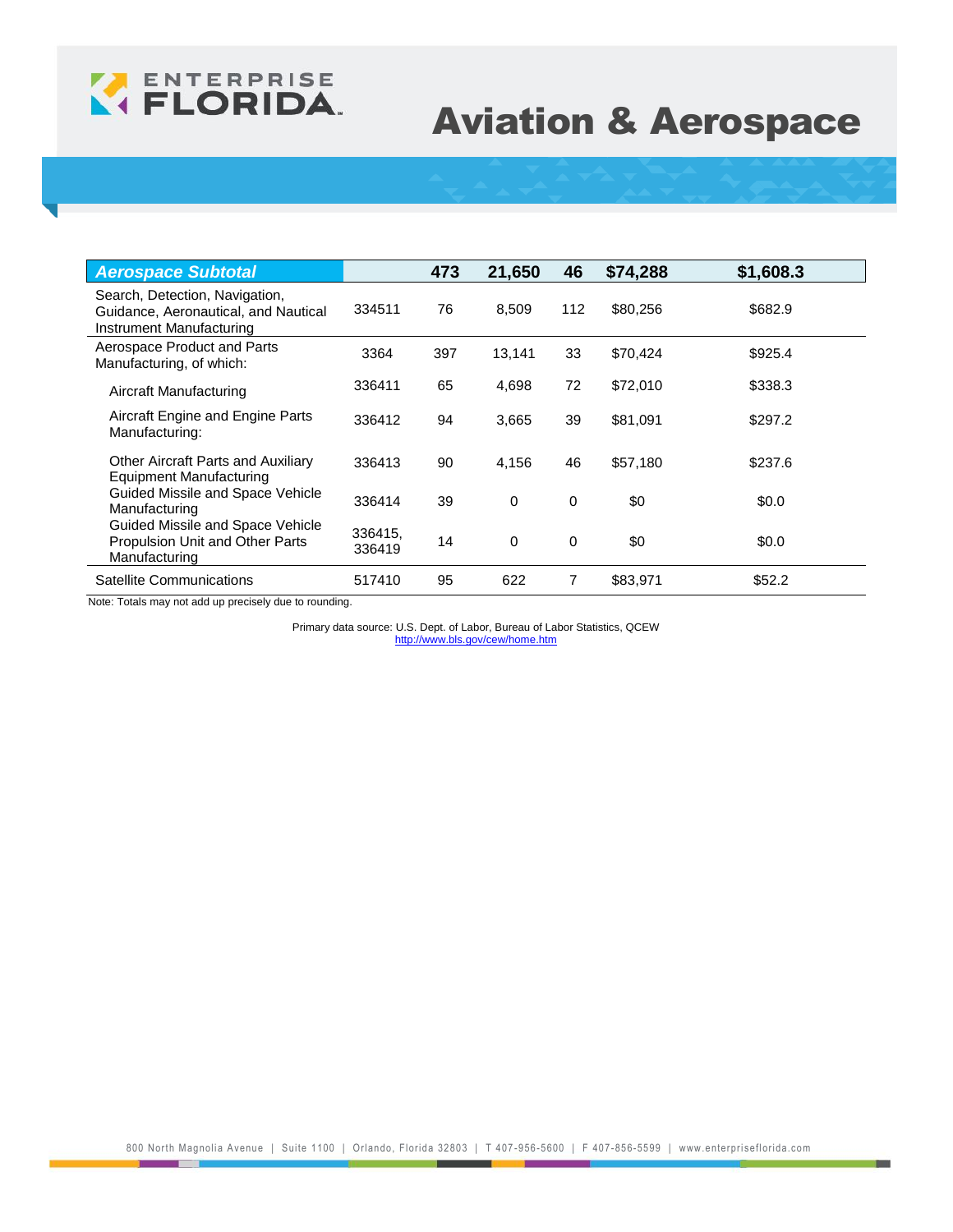

# **Cleantech**

### **FLORIDA PRIVATE SECTOR ESTABLISHMENTS, EMPLOYMENT AND WAGES, 2013**

| <b>Description</b>                                 | <b>NAICS</b><br>code | <b>Establishments</b> | <b>Employees</b> | Average<br>Number of<br><b>Workers</b> | Average<br><b>Annual Wage</b><br>\$ | <b>Total Payroll \$</b><br><b>Millions</b> |
|----------------------------------------------------|----------------------|-----------------------|------------------|----------------------------------------|-------------------------------------|--------------------------------------------|
|                                                    |                      |                       |                  |                                        |                                     |                                            |
| Energy                                             |                      |                       |                  |                                        |                                     |                                            |
| Solar Including:<br>Semiconductor and              |                      |                       |                  |                                        |                                     |                                            |
| <b>Related Device</b>                              | 334413               | 69                    | 7,016            | 102                                    | \$94,936                            | \$666.1                                    |
| Manufacturing                                      |                      |                       |                  |                                        |                                     |                                            |
| <b>Heating Equipment (except</b>                   |                      |                       |                  |                                        |                                     |                                            |
| Warm Air Furnaces)                                 | 333414               | 27                    | 234              | $\boldsymbol{9}$                       | \$42,526                            | \$10.0                                     |
| Manufacturing                                      |                      |                       |                  |                                        |                                     |                                            |
| <b>Instrument Manufacturing</b>                    |                      |                       |                  |                                        |                                     |                                            |
| for Measuring and Testing                          | 334515               | 47                    | 645              | 14                                     | \$62,920                            | \$40.6                                     |
| <b>Electricity and Electrical</b>                  |                      |                       |                  |                                        |                                     |                                            |
| Signals                                            |                      |                       |                  |                                        |                                     |                                            |
| <b>Current-Carrying Wiring</b>                     | 335931               | 21                    | 786              | 37                                     | \$47,637                            | \$37.4                                     |
| Device Manufacturing                               |                      |                       |                  |                                        |                                     |                                            |
| <b>Plastics Material and Resin</b>                 | 325211               | 33                    | 447              | 14                                     | \$57,249                            | \$25.6                                     |
| Manufacturing<br><b>Unlaminated Plastics Film</b>  |                      |                       |                  |                                        |                                     |                                            |
| and Sheet Manufacturing                            | 326113               | 26                    | 313              | 12                                     | \$44,821                            | \$14.0                                     |
| Biofuels, including:                               |                      |                       |                  |                                        |                                     |                                            |
| Ethyl Alcohol                                      |                      |                       |                  |                                        |                                     |                                            |
| Manufacturing                                      | 325193               | 6                     | $\mathbf 0$      | $\mathbf 0$                            | \$0                                 | \$0.0                                      |
| All other Basic Organic                            | 325199               | 40                    | 574              | 14                                     | \$64,713                            | \$37.1                                     |
| Chemical Manufacturing                             |                      |                       |                  |                                        |                                     |                                            |
| Power Boiler and Heat                              | 332410               | 9                     | 137              | 15                                     | \$47,609                            | \$6.5                                      |
| <b>Exchanger Manufacturing</b>                     |                      |                       |                  |                                        |                                     |                                            |
| Air and Gas Compressor                             | 333912               | 21                    | 0                | $\mathsf 0$                            | \$0                                 | \$0.0                                      |
| Manufacturing<br>Instruments and Related           |                      |                       |                  |                                        |                                     |                                            |
| Manufacturing for                                  |                      |                       |                  |                                        |                                     |                                            |
| Measuring, Displaying, and                         | 334513               | 68                    | 900              | 13                                     | \$60,381                            | \$54.3                                     |
| Controlling Industrial                             |                      |                       |                  |                                        |                                     |                                            |
| Process Variables                                  |                      |                       |                  |                                        |                                     |                                            |
| Industrial and Commercial                          |                      |                       |                  |                                        |                                     |                                            |
| Fan and Blower and Air                             | 333413               | 37                    | 1,649            | 45                                     | \$43,189                            | \$71.2                                     |
| <b>Purification Equipment</b>                      |                      |                       |                  |                                        |                                     |                                            |
| Manufacturing                                      |                      |                       |                  |                                        |                                     |                                            |
| Turbine and Turbine                                |                      | 19                    |                  |                                        |                                     |                                            |
| <b>Generator Set Units</b>                         | 333611               |                       | 479              | 25                                     | \$60,928                            | \$29.2                                     |
| Manufacturing<br><b>Industrial Process Furnace</b> |                      |                       |                  |                                        |                                     |                                            |
| and Oven Manufacturing                             | 333994               | $\overline{4}$        | 0                | 0                                      | \$0                                 | \$0.0                                      |
| Motor and Generator                                |                      |                       |                  |                                        |                                     |                                            |
| Manufacturing                                      | 335312               | 31                    | 543              | 18                                     | \$40,845                            | \$22.2                                     |

Note: Totals may not add up precisely due to rounding.

Primary data source: U.S. Dept. of Labor, Bureau of Labor Statistics, QCEW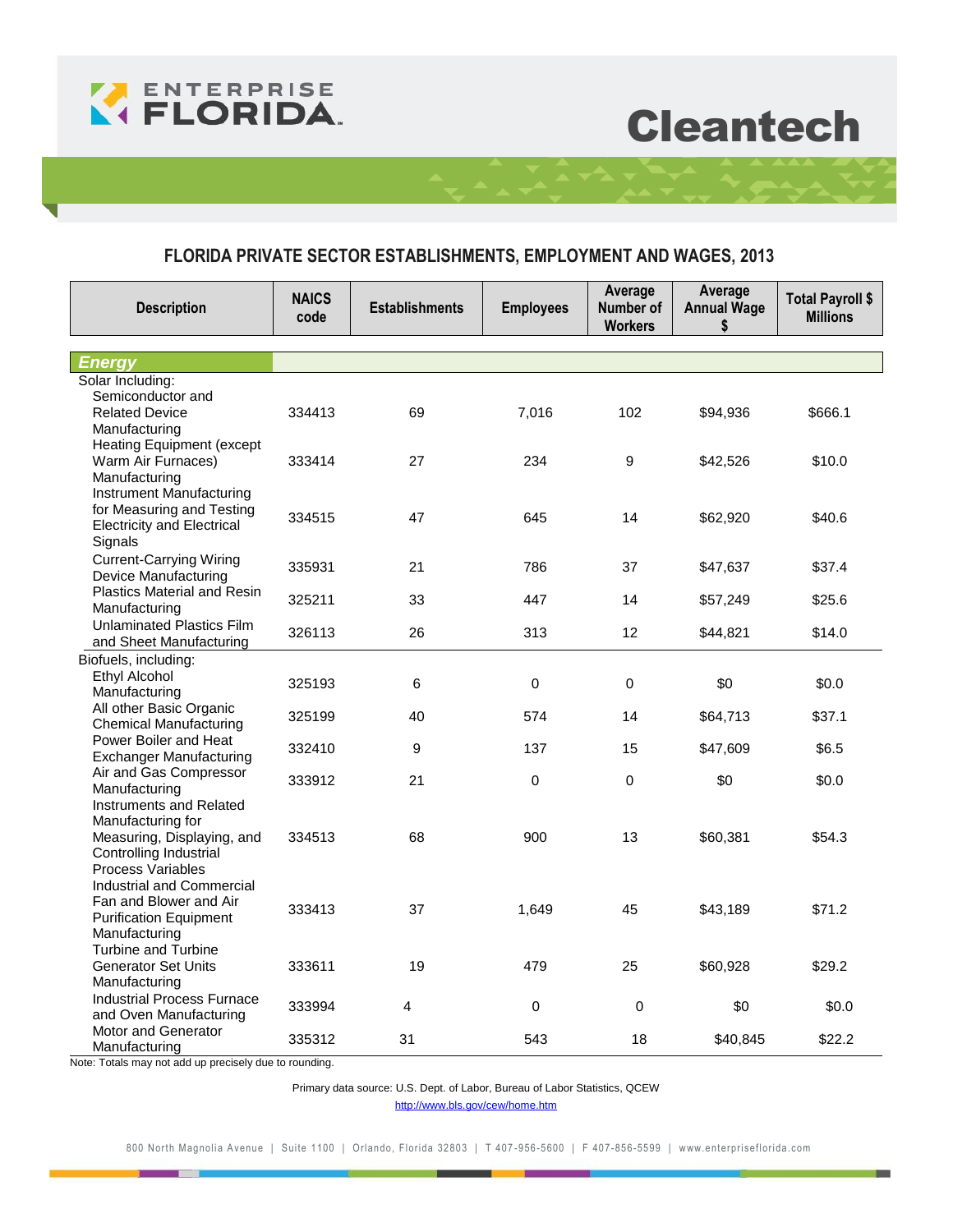

# **Cleantech**

| Storage, including:<br><b>Storage Battery</b><br>Manufacturing                                                                  | 335911           | 12       | 513          | 43        | \$68,549             | \$35.2            |
|---------------------------------------------------------------------------------------------------------------------------------|------------------|----------|--------------|-----------|----------------------|-------------------|
| Semiconductor and Related<br>Device Manufacturing                                                                               | 334413           | 69       | 7,016        | 102       | \$94,936             | \$666.1           |
| Smart Grid, including:<br>Instrument Manufacturing for<br>Measuring and Testing<br><b>Electricity and Electrical</b><br>Signals | 334515           | 47       | 645          | 14        | \$62,920             | \$40.6            |
| Manufacturing for Measuring,<br>Displaying, and Controlling<br><b>Industrial Process Variables</b><br>Semiconductor and Related | 334513<br>334413 | 68<br>69 | 900<br>7,016 | 13<br>102 | \$60,381<br>\$94,936 | \$54.3<br>\$666.1 |
| Device Manufacturing<br>Other Measuring and<br><b>Controlling Device</b><br>Manufacturing                                       | 334519           | 57       | 1,030        | 18        | \$67,571             | \$69.6            |
| Power, Distribution and<br><b>Specialty Transformer</b><br>Manufacturing                                                        | 335311           | 30       | 800          | 27        | \$64,718             | \$51.8            |
| <b>Efficiency</b>                                                                                                               |                  |          |              |           |                      |                   |
| Advanced Materials, including:<br>Automatic Environmental<br><b>Control Manufacturing</b><br>Floots's Dulb and Dost             | 334512           | 24       | 210          | 9         | \$46,282             | \$9.7             |

| Electric Bulb and Part<br>Manufacturing                                  | 335110 | 9     | 152    | 17  | \$40,025 | \$6.1     |
|--------------------------------------------------------------------------|--------|-------|--------|-----|----------|-----------|
| Semiconductor and Related<br>Device Manufacturing                        | 334413 | 69    | 7,016  | 102 | \$94,936 | \$666.1   |
| Other Measuring and<br><b>Controlling Device</b><br>Manufacturing        | 334519 | 57    | 1,030  | 18  | \$67,571 | \$69.6    |
| Other Industrial Machinery<br>Manufacturing<br>Industrial and Commercial | 333249 | 82    | 886    | 11  | \$57,580 | \$51      |
| Fan and Blower and Air<br><b>Purification Equipment</b><br>Manufacturing | 333413 | 37    | 1,649  | 45  | \$43,189 | \$71.2    |
| Green Building, including:                                               |        |       |        |     |          |           |
| <b>Engineering Services</b>                                              | 541330 | 5,349 | 48,821 | 9   | \$77,103 | \$3,764.3 |
| <b>Architectural Services</b>                                            | 341310 | 1.633 | 7.079  | 4   | \$63,557 | \$449.9   |

Note: Totals may not add up precisely due to rounding.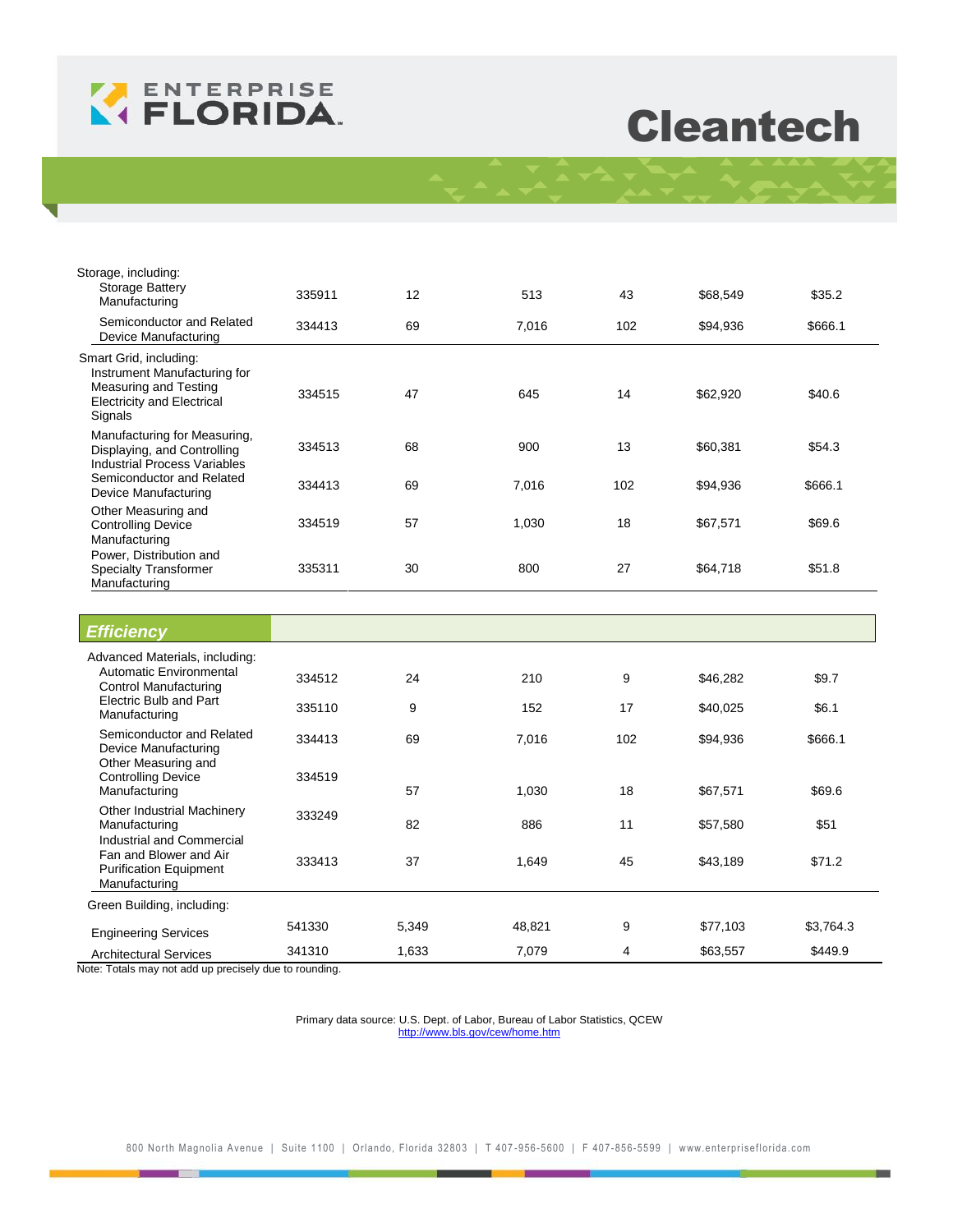

# **Cleantech**

| <b>Environment</b>                                                  |        |     |       |    |          |         |
|---------------------------------------------------------------------|--------|-----|-------|----|----------|---------|
| Water including:<br>Water Supply and Irrigation<br>Systems          | 221310 | 304 | 2,371 | 8  | \$43,684 | \$103.6 |
| Other Commercial and<br>Service Industry Machinery<br>Manufacturing | 333318 | 132 | 5,082 | 39 | \$82,756 | \$420.6 |
| Water & Sewer Line and<br><b>Related Structures</b><br>Construction | 237110 | 844 | 9,272 | 11 | \$44,336 | \$411.1 |
| Air and Environment, including:                                     |        |     |       |    |          |         |
| <b>Environmental Consulting</b><br><b>Services</b>                  | 541620 | 807 | 3,789 | 5  | \$61,033 | \$231.3 |
| <b>Testing Laboratories</b>                                         | 541380 | 496 | 4,433 | 9  | \$54,333 | \$240.8 |

Note: Totals may not add up precisely due to rounding.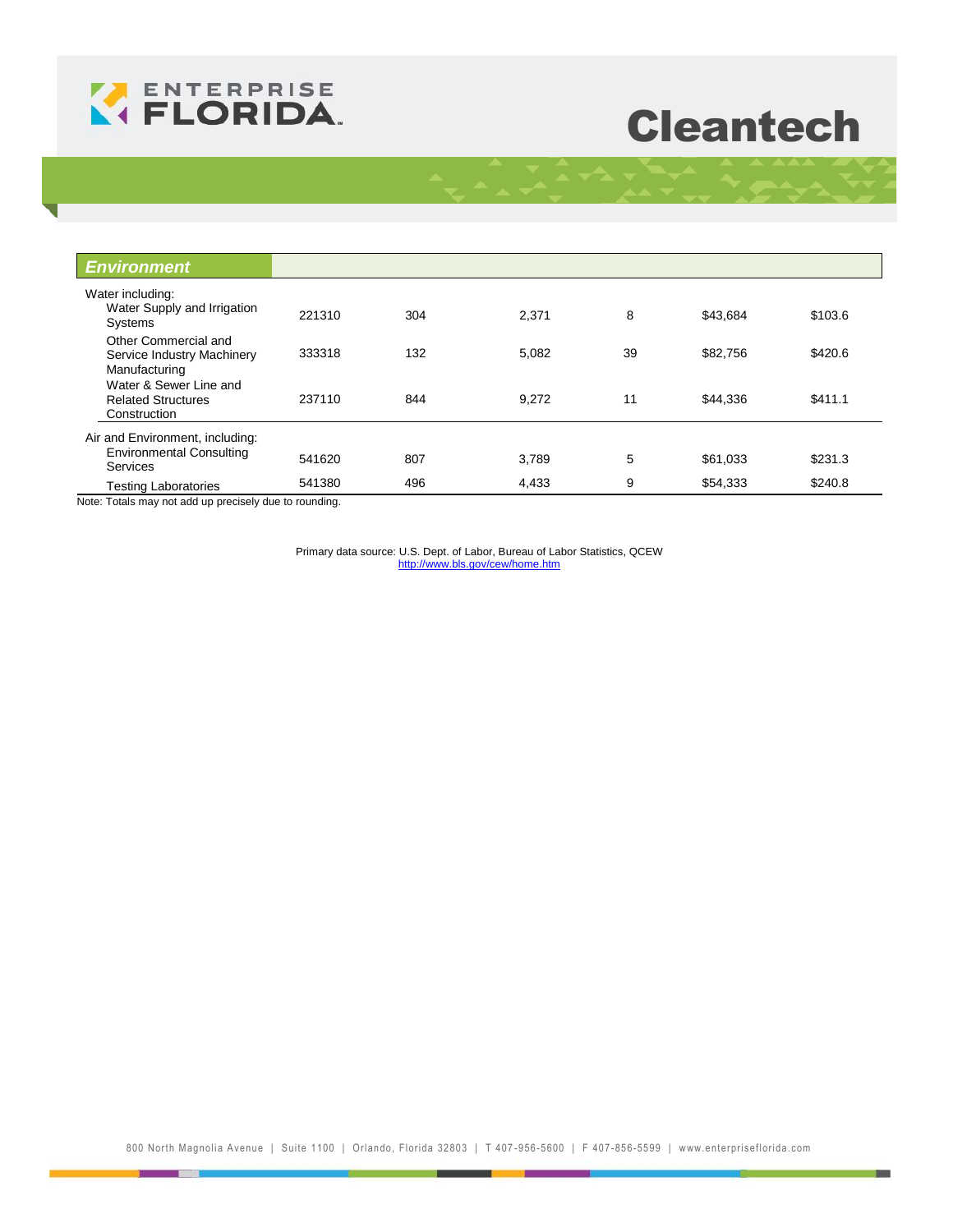

#### **FLORIDA PRIVATE SECTOR ESTABLISHMENTS, EMPLOYMENT AND WAGES, 2013**

| <b>Description</b>                                                                                | <b>NAICS</b><br>code | <b>Establishments</b><br><b>Employees</b> |        | Average<br>Number of<br><b>Workers</b> | Average<br><b>Annual Wage</b><br>\$ | <b>Total Payroll \$</b><br><b>Millions</b> |
|---------------------------------------------------------------------------------------------------|----------------------|-------------------------------------------|--------|----------------------------------------|-------------------------------------|--------------------------------------------|
| <b>Florida's Defense</b>                                                                          |                      |                                           |        |                                        |                                     |                                            |
| & Homeland<br><b>Security Cluster</b>                                                             |                      |                                           |        |                                        |                                     |                                            |
|                                                                                                   |                      |                                           |        |                                        |                                     |                                            |
| <b>Aircraft, Missiles &amp;</b><br><b>Ordinance</b>                                               |                      | 358                                       | 13,923 | 39                                     | \$67,350                            | \$937.7                                    |
| <b>Aircraft Manufacturing</b>                                                                     | 336411               | 65                                        | 4,698  | 72                                     | \$72,010                            | \$338.3                                    |
| Aircraft engine and<br>engine parts<br>manufacturing                                              | 336412               | 94                                        | 3,665  | 39                                     | \$81,091                            | \$297.2                                    |
| Other aircraft parts and<br>auxiliary equipment<br>manufacturing                                  | 336413               | 90                                        | 4,156  | 46                                     | \$57,180                            | \$237.6                                    |
| Guided missile and<br>space vehicle<br>manufacturing                                              | 336414               | 39                                        | 0      | 0                                      | \$0                                 | \$0                                        |
| Guided missile and<br>space vehicle propulsion<br>unit and propulsion unit<br>parts manufacturing | 336415               | 11                                        | 0      | $\mathbf 0$                            | \$0                                 | \$0                                        |
| Other guided missile and<br>space vehicle parts and<br>auxiliary equipment<br>manufacturing       | 336419               | 3                                         | 0      | $\mathbf 0$                            | \$0                                 | \$0                                        |
| Military armored vehicle,<br>tank and tank component<br>manufacturing                             | 336992               | 8                                         | 274    | 34                                     | \$64,182                            | \$17.6                                     |
| Ammunitions (except<br>small arms)<br>manufacturing                                               | 332993               | 12                                        | 212    | 18                                     | \$41,268                            | \$8.7                                      |
| Small arms, ordnance,<br>and ordnance<br>accessories<br>manufacturing                             | 33294                | 36                                        | 918    | 26                                     | \$41,589                            | \$38.2                                     |

Notes: Totals may not add up precisely due to rounding.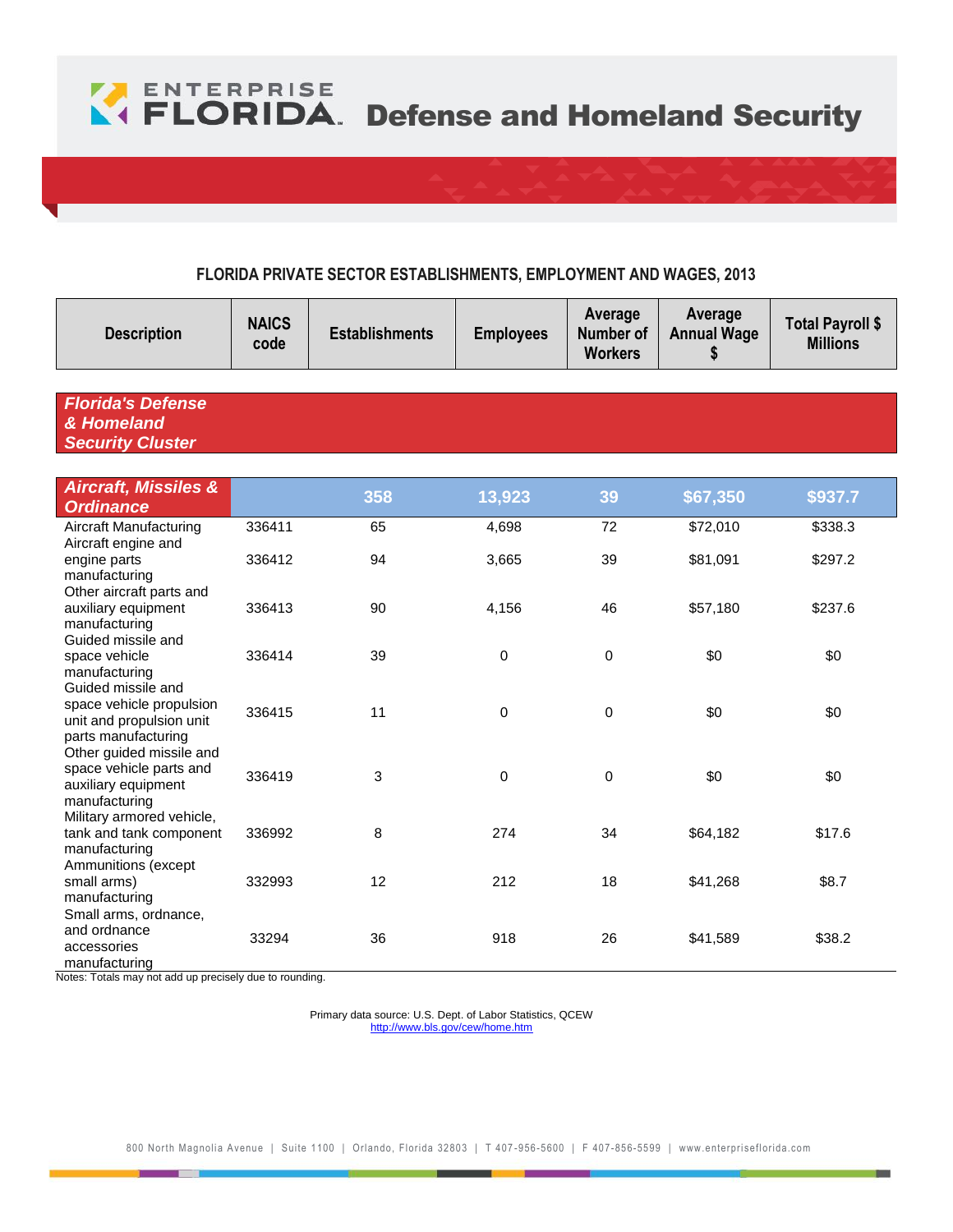# **ENTERPRISE**<br> **CELORIDA**. Defense and Homeland Security

| <b>Defense Electronics</b><br>& Equipment                                                                                                                                                                             |        | 389   | 23,115 | 59             | \$89,643  | \$2,072.1 |
|-----------------------------------------------------------------------------------------------------------------------------------------------------------------------------------------------------------------------|--------|-------|--------|----------------|-----------|-----------|
| Radio and television<br>broadcasting and wireless<br>communications equipment<br>manufacturing                                                                                                                        | 334220 | 125   | 4,667  | 37             | \$105,237 | \$491.1   |
| Other communications<br>equipment manufacturing                                                                                                                                                                       | 334290 | 49    | 1,002  | 20             | \$99,303  | \$99.5    |
| Semiconductor and related<br>device manufacturing<br>Printed circuit assembly<br>manufacturing<br>Search, detection,<br>navigation, guidance,<br>aeronautical, and nautical<br>system and instrument<br>manufacturing | 334413 | 69    | 7,016  | 102            | \$94,936  | \$666.1   |
|                                                                                                                                                                                                                       | 334418 | 70    | 1,921  | 27             | \$68,925  | \$132.4   |
|                                                                                                                                                                                                                       | 334511 | 76    | 8,509  | 112            | \$80,256  | \$682.9   |
| <b>Photonics&amp; Optics</b><br><b>Subtotal</b>                                                                                                                                                                       |        | 36    | 810    | 19             | n/a       | n/a       |
| Portion of industry identified<br>by NAICS of which:                                                                                                                                                                  |        | 51    | 1366   | 27             | \$69,606  | \$95.1    |
| Optical Instrument and<br>Lens Manufacturing                                                                                                                                                                          | 333314 | 39    | 948    | 24             | \$67,269  | \$63.8    |
| Photographic and<br>Photocopying Equipment<br>Manufacturing                                                                                                                                                           | 333316 | 17    | 115    | $\overline{7}$ | \$60,722  | \$7       |
| <b>Modeling, Simulation,</b><br>& Training Subtotal                                                                                                                                                                   |        | 322   | 22,536 | 70             | n/a       | \$3,200   |
| Source: Florida's Modeling, Simulation and Training Cluster 2008                                                                                                                                                      |        |       |        |                |           |           |
| <b>Engineering Services</b>                                                                                                                                                                                           | 541330 | 5,349 | 48,821 | 9              | \$77,103  | \$3,764.3 |
| Custom computer<br>programming services                                                                                                                                                                               | 541511 | 5,589 | 32,394 | 6              | \$80,694  | \$2,614   |
| Computer Systems design<br>services<br>R&D in the physical,<br>engineering, and life<br>sciences                                                                                                                      | 541512 | 5,176 | 28,248 | 5              | \$88,655  | \$2,504.3 |
|                                                                                                                                                                                                                       | 541712 | 798   | 12,482 | 16             | \$85,303  | \$1,064.7 |
| <b>Shipbuilding &amp; Repair</b>                                                                                                                                                                                      |        | 158   | 3984   | 25             | \$50,491  | \$201.2   |
| Shipbuilding and repairing                                                                                                                                                                                            | 336611 | 158   | 3,984  | 25             | \$50,491  | \$201.2   |

Notes: Totals may not add up precisely due to rounding.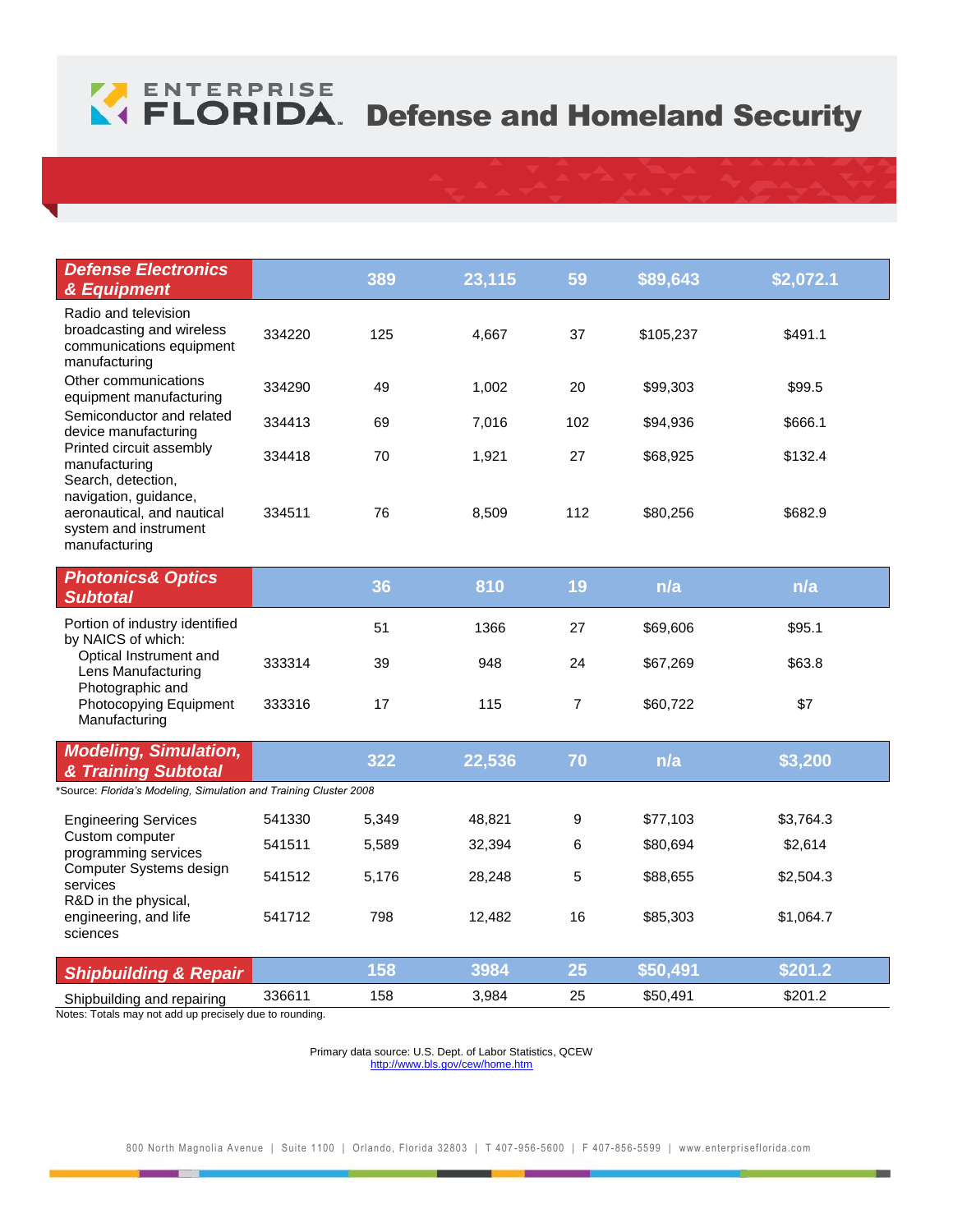

## **FLORIDA PRIVATE SECTOR ESTABLISHMENTS, EMPLOYMENT AND WAGES, 2013**

| <b>Description</b>                                                                               | <b>NAICS</b><br>Code | <b>Establishments</b> | <b>Employees</b> | Average<br>Number of<br><b>Workers</b> | Average<br><b>Annual Wage</b><br>\$ | <b>Total Payroll \$</b><br><b>Millions</b> |
|--------------------------------------------------------------------------------------------------|----------------------|-----------------------|------------------|----------------------------------------|-------------------------------------|--------------------------------------------|
|                                                                                                  |                      |                       |                  |                                        |                                     |                                            |
| <b>Financial &amp; Professional</b><br><b>Services</b><br><b>Total</b>                           |                      | 129,532               | 897,539          | $\overline{7}$                         | \$72,847                            | \$65,383.1                                 |
|                                                                                                  |                      |                       |                  |                                        |                                     |                                            |
| <b>Financial Services Subtotal</b>                                                               |                      | 32,447                | 338,097          | 10                                     | \$72,915                            | \$24,652.4                                 |
| Credit Intermediation and Related<br>Activities, of which:                                       | 522                  | 11,211                | 160,304          | 14                                     | \$62,974                            | \$10,095.0                                 |
| <b>Depository Credit</b><br>Intermediation<br>Non-depository Credit                              | 5221                 | 6,295                 | 99,095           | 16                                     | \$59,018                            | \$5,848.4                                  |
| Intermediation                                                                                   | 5222                 | 3,138                 | 40,793           | 13                                     | \$69,915                            | \$2,852.0                                  |
| <b>Activities Related to Credit</b><br>Intermediation                                            | 5223                 | 1,778                 | 20,416           | 11                                     | \$68,312                            | \$1,394.6                                  |
| Securities, Commodity Contracts,                                                                 |                      |                       |                  |                                        |                                     |                                            |
| and Other Financial Investments<br>and Related Activities, of which:<br>Securities and Commodity | 523                  | 7,682                 | 42,246           | 5                                      | \$135,949                           | \$5,743.3                                  |
| Contracts<br>Intermediation and Brokerage                                                        | 5231                 | 2,666                 | 26,706           | 10                                     | \$152,578                           | \$4,074.8                                  |
| Securities and Commodity<br>Exchanges                                                            | 5232                 | 26                    | 47               | $\overline{2}$                         | \$152,320                           | \$7.2                                      |
| <b>Other Financial Investment</b><br>Activities                                                  | 5239                 | 4,990                 | 15,493           | 3                                      | \$107,229                           | \$1,661.3                                  |
| <b>Insurance Carriers and Related</b><br>Activities                                              | 524                  | 13,312                | 135,547          | 10                                     | \$65,026                            | \$8,814.0                                  |
| Funds, Trusts, and Other Financial<br>Vehicles                                                   | 525                  | 242                   | n/a              | n/a                                    | n/a                                 | n/a                                        |

Note: Totals may not add up precisely due to rounding.

Primary data source: U.S. Dept. of Labor, Bureau of Labor Statistics, QCEW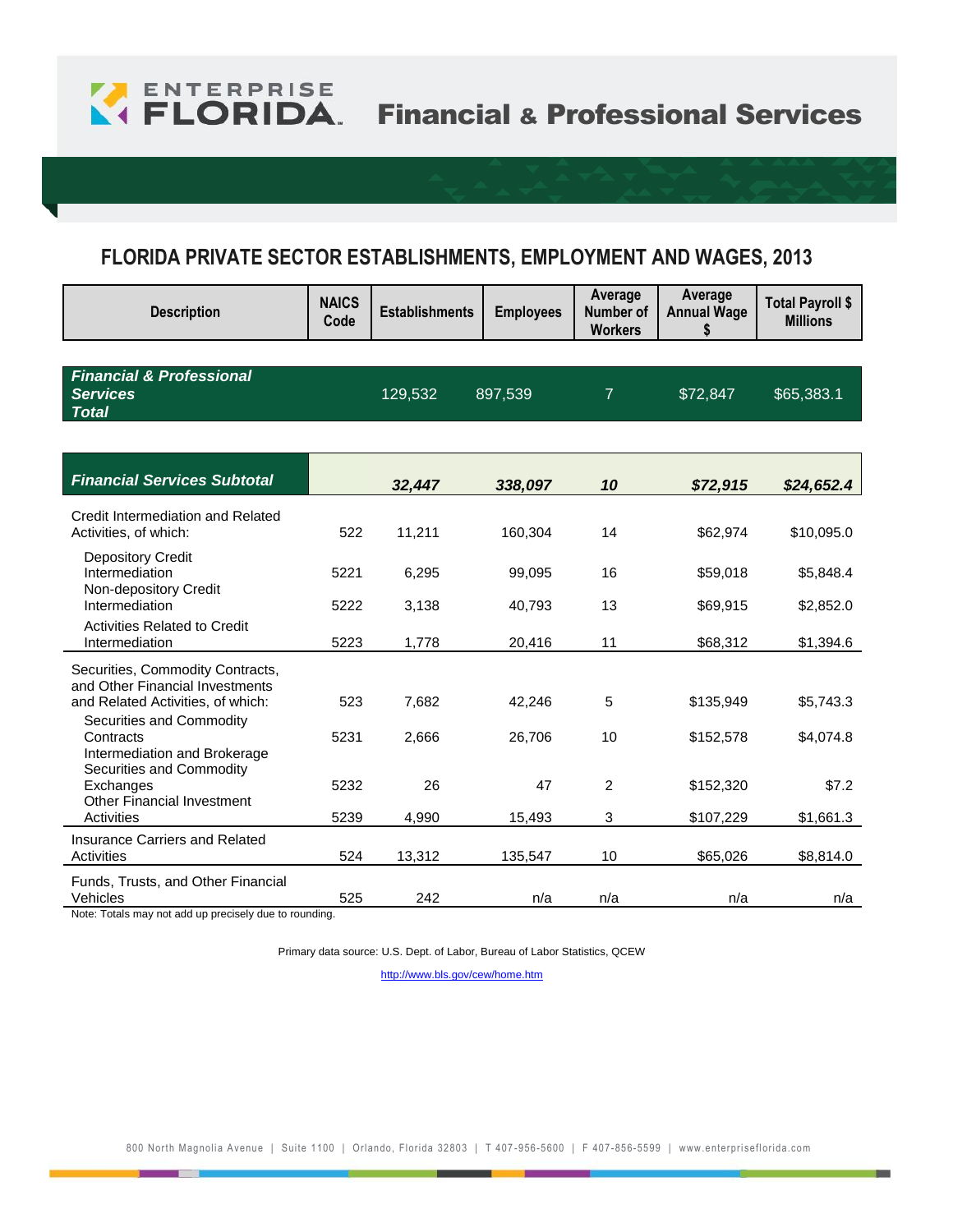

| <b>Professional Services</b><br><b>Subtotal</b>                                                              |      | 97,085 | 559,442 | 6  | \$72,806 | \$40,730.7 |
|--------------------------------------------------------------------------------------------------------------|------|--------|---------|----|----------|------------|
| Management of Establishments and<br>Enterprises                                                              | 551  | 4,096  | 90,934  | 22 | \$98,194 | \$8,929.2  |
| Professional, Scientific, and<br>Technical Services, of which:                                               | 541  | 92,989 | 468,508 | 5  | \$67,878 | \$31,801.5 |
| <b>Legal Services</b><br>Accounting, Tax Preparation,<br>Bookkeeping, and Payroll<br>Services Architectural, | 5411 | 19,423 | 97,552  | 5  | \$77,664 | \$7,576.3  |
| Engineering, and Related Services                                                                            | 5412 | 11,182 | 59,752  | 5  | \$56,742 | \$3,390.4  |
| Architectural, Engineering, and<br><b>Related Services</b>                                                   | 5413 | 9,961  | 69,745  | 7  | \$69,239 | \$4,829.1  |
| <b>Specialized Design Services</b>                                                                           | 5414 | 3,603  | 8,033   | 2  | \$42,219 | \$339.1    |
| Computer Systems Design and<br><b>Related Services</b>                                                       | 5415 | 12,251 | 69,627  | 6  | \$84,377 | \$5,874.9  |
| Management, Scientific, and Tech<br><b>Consulting Services</b>                                               | 5416 | 24,679 | 83,653  | 3  | \$66,990 | \$5,604.0  |
| <b>Scientific R&amp;D Services</b>                                                                           | 5417 | 1,320  | 16,106  | 12 | \$82,357 | \$1,326.5  |
| Advertising and Related Services                                                                             | 5418 | 3,778  | 22,636  | 6  | \$53,653 | \$1,214.5  |
| Other Professional, Scientific and<br>Tech Services<br>المستحدث المراجب مرابه<br>$M = 1 - 1$ $T = 1 - 1 - 1$ | 5419 | 6,792  | 41,404  | 6  | \$39,774 | \$1,646.8  |

Note: Totals may not add up precisely due to rounding.

Primary data source: U.S. Dept. of Labor, Bureau of Labor Statistics, QCEW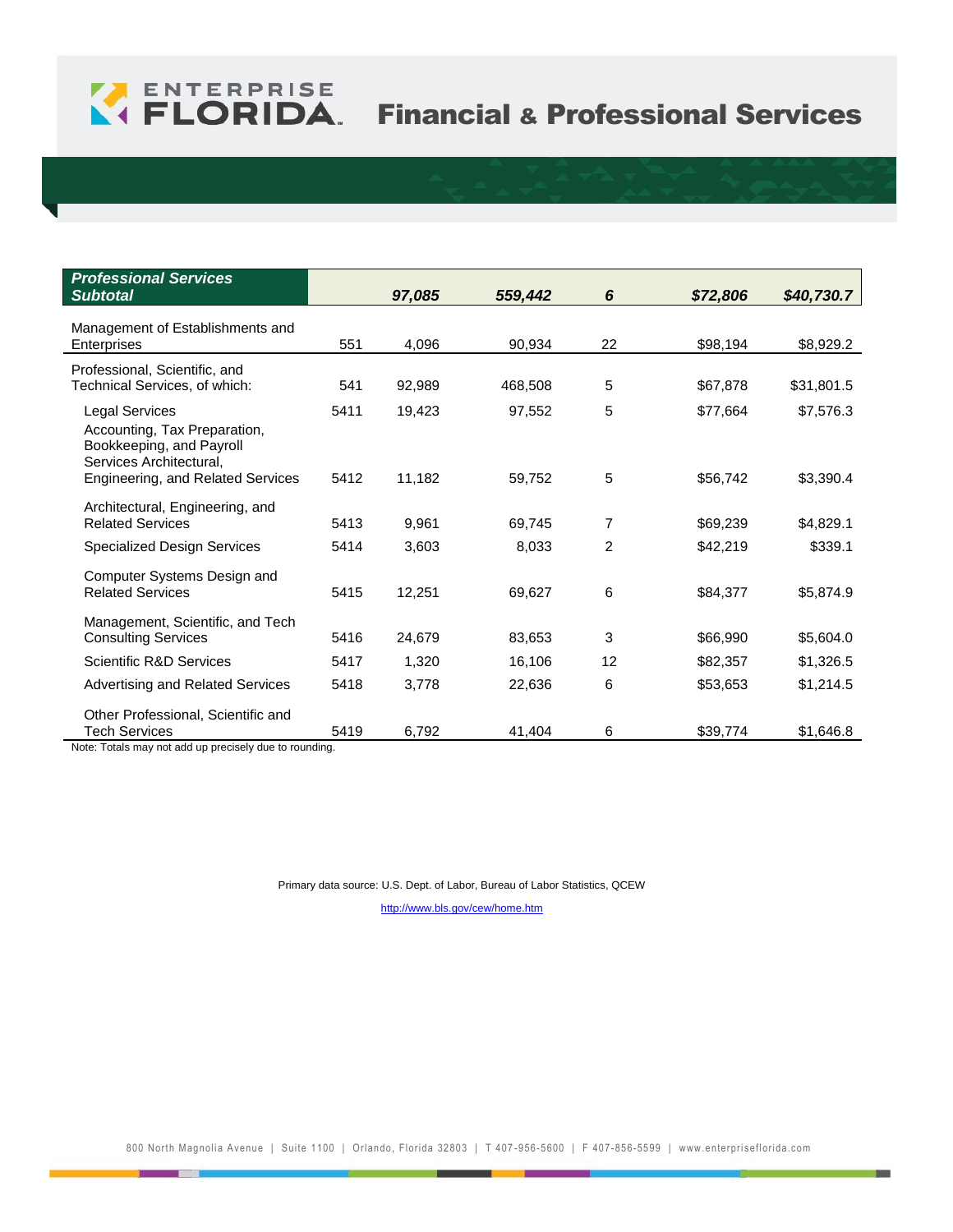

#### **FLORIDA PRIVATE SECTOR ESTABLISHMENTS, EMPLOYMENT AND WAGES, 2013**

| <b>Description</b>                                                | <b>NAICS</b><br>code | <b>Establishments</b> | <b>Employees</b> | Average<br>Number of<br><b>Workers</b> | Average<br><b>Annual</b><br>Wage \$ | Total Payroll \$<br><b>Millions</b> |
|-------------------------------------------------------------------|----------------------|-----------------------|------------------|----------------------------------------|-------------------------------------|-------------------------------------|
|                                                                   |                      |                       |                  |                                        |                                     |                                     |
| <b>INFORMATIONAL</b><br><b>TECHNOLOGY</b><br><b>TOTAL</b>         |                      | 26,877                | 240,723          | 9                                      | \$69,131                            | \$16,641,325.1                      |
|                                                                   |                      |                       |                  |                                        |                                     |                                     |
| <b>Software and</b><br><b>Computer</b><br><b>Systems Subtotal</b> |                      | 14,107                | 84,413           | $6\phantom{1}6$                        | \$85,536                            | \$7,220.4                           |
| Software and<br>Computer<br>Programming, of<br>which:             |                      |                       |                  |                                        |                                     |                                     |
| <b>Software Publishers</b>                                        | 511210               | 997                   | 10,876           | 11                                     | \$105,781                           | \$1,150.4                           |
| <b>Custom Computer</b><br>Programming<br>Services                 | 541511               | 5,589                 | 32,394           | 6                                      | \$80,694                            | \$2,614                             |
| Computer System<br>Design and Support, of<br>which:               |                      |                       |                  |                                        |                                     |                                     |
| <b>Computer System</b><br>Design                                  | 541512               | 5,176                 | 28,248           | 5                                      | \$88,655                            | \$2,504.3                           |
| <b>Computer Facilities</b><br><b>Mgmt Services</b>                | 541513               | 205                   | 4,368            | 21                                     | \$97,802                            | \$427.2                             |
| Other Computer<br><b>Related Services</b>                         | 541519               | 1,282                 | 4,618            | 4                                      | \$71,341                            | \$329.4                             |
| <b>Computer Training</b>                                          | 611420               | 206                   | 1,784            | 9                                      | \$56,610                            | \$101                               |
| <b>Computer and Office</b><br>Machine Repair and<br>Maintenance   | 811212               | 652                   | 2,125            | 3                                      | \$44,252                            | \$94.1                              |

Notes: Totals may not add up precisely due to rounding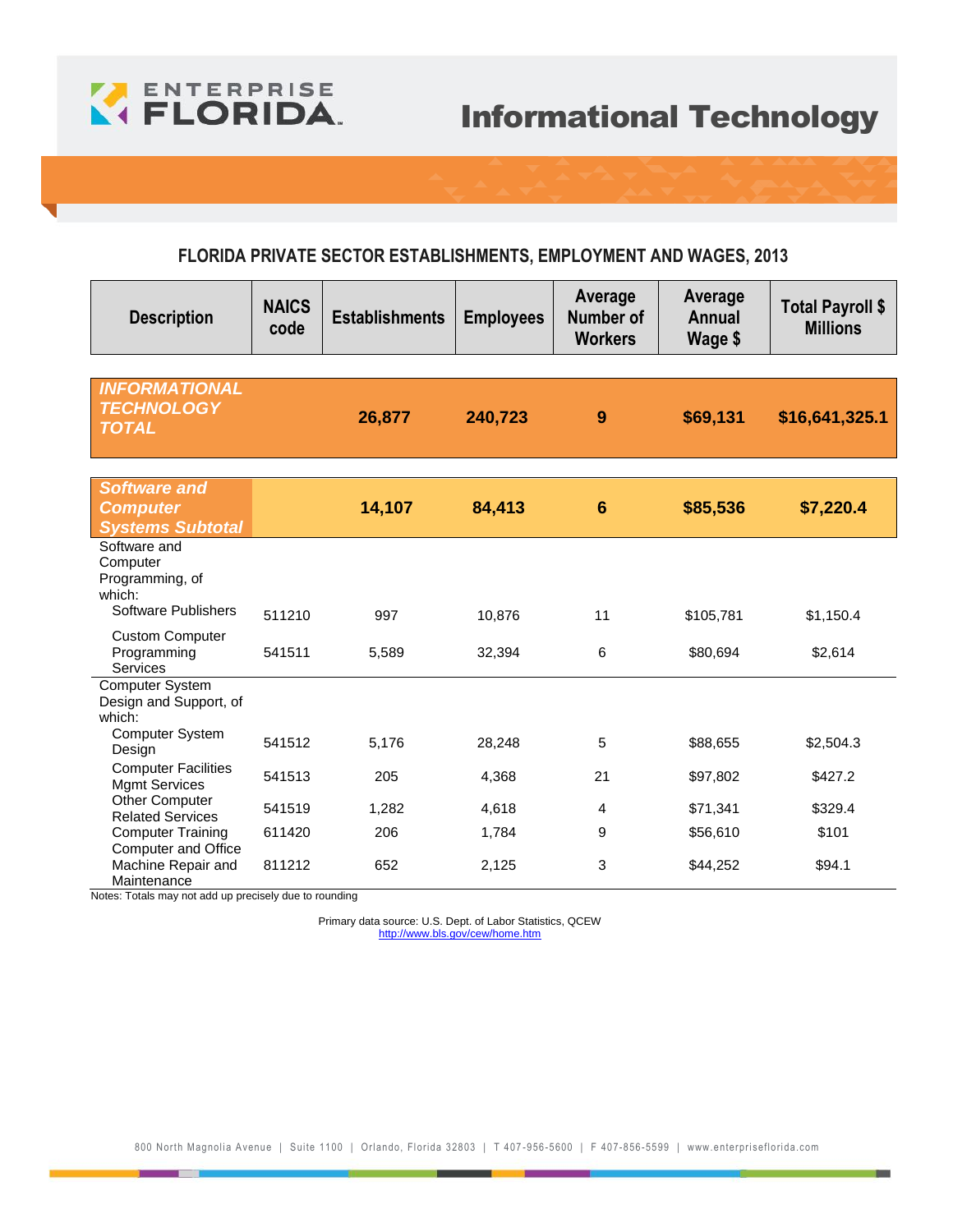

| <b>Photonics/Optics</b><br><b>Subtotal</b>                           |        | 36    | 810         | 19             | n/a      | n/a     |
|----------------------------------------------------------------------|--------|-------|-------------|----------------|----------|---------|
| Portion of industry<br>identified by NAICS,<br>of which:             |        | 51    | 1366        | 27             | \$69,606 | \$95.1  |
| Optical Instrument<br>and Lens<br>Manufacturing                      | 333314 | 39    | 948         | 24             | \$67,269 | \$63.8  |
| Photographic and<br>Photocopying<br>Equipment<br>Manufacturing       | 333316 | 17    | 115         | $\overline{7}$ | \$60,722 | \$7     |
| *Source: Florida Photonics Cluster, 2009                             |        |       |             |                |          |         |
| <b>Digital Media</b><br><b>Subtotal</b>                              |        | 4,245 | 10,804      | 3              | \$56,503 | \$610.5 |
| <b>Digital Media</b><br>Components, of which:<br>Software and Other  |        |       |             |                |          |         |
| Prerecorded<br>Compact Disc, Tape,<br>and Record<br>Reproducing      | 334614 | 98    | $\mathbf 0$ | $\mathbf 0$    | \$0      | \$0     |
| Magnetic and Optical<br>Recording Media<br>Manufacturing             | 334613 | 4     | $\mathbf 0$ | $\mathbf 0$    | \$0      | \$0     |
| Digital Media Services,<br>of which:                                 |        |       |             |                |          |         |
| Sound Recording<br><b>Studios</b>                                    | 512240 | 101   | 369         | 4              | \$57,975 | \$21.4  |
| Motion Picture and<br><b>Video Production</b><br>Tele production and | 512110 | 964   | 4,098       | 4              | \$66,474 | \$272.4 |
| <b>Other Post</b><br>Production                                      | 512191 | 129   | 393         | 3              | \$53,632 | \$21.1  |
| <b>Other Motion Picture</b><br>and Video Industries                  | 512199 | 46    | 75          | $\overline{2}$ | \$39,875 | \$3     |
| Graphic Design<br>Services<br>Independent Artists,                   | 541430 | 1,361 | 3,310       | 2              | \$42,552 | \$140.9 |
| Writers and<br>Performers                                            | 711510 | 1,542 | 2,559       | 2              | \$59,300 | \$151.8 |

Notes: Totals may not add up precisely due to rounding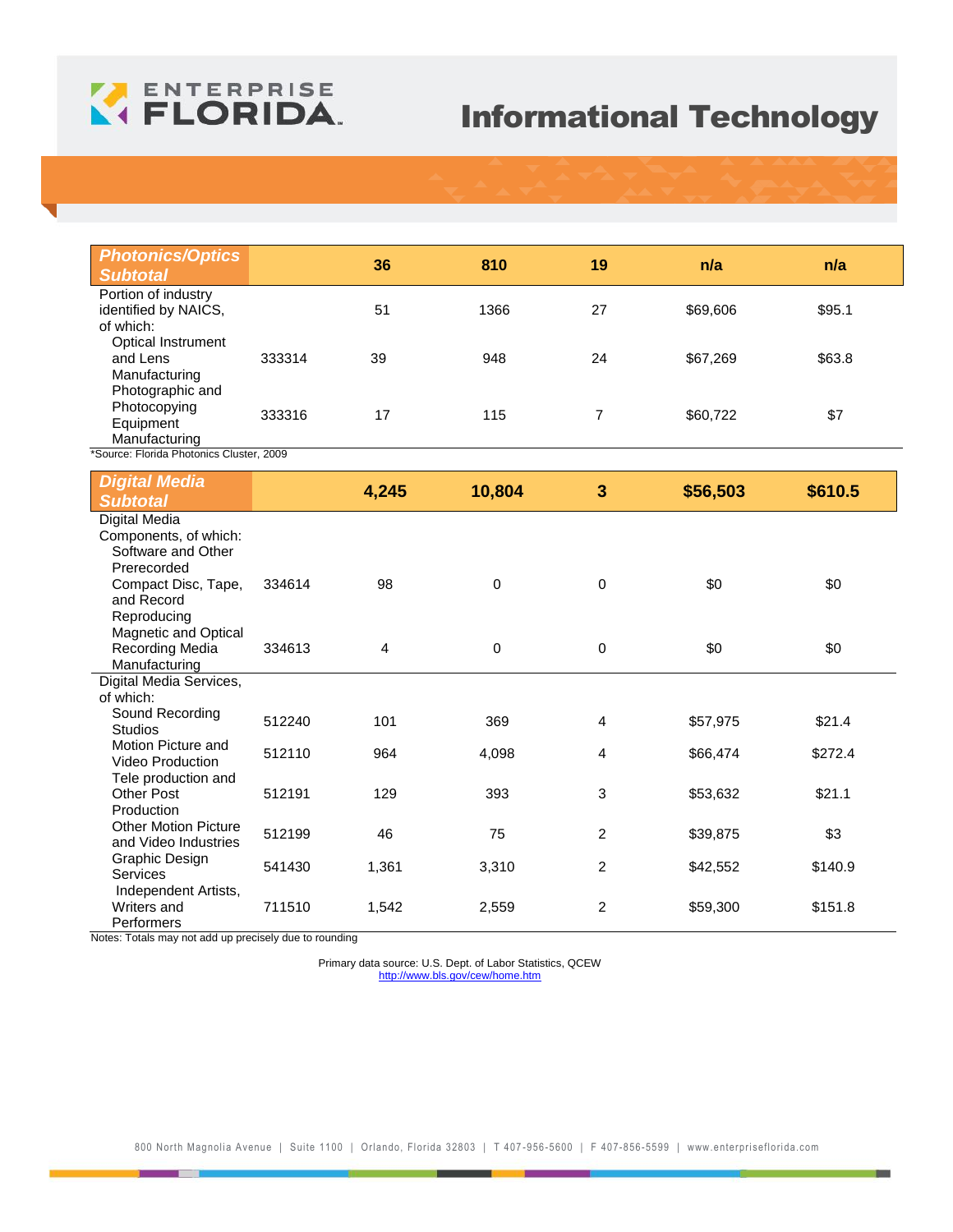

| <b>Modeling,</b><br><b>Simulation, Training</b><br><b>Subtotal</b>               |        | 322   | 22,536 | 70 | n/a       | \$3,200   |  |  |  |
|----------------------------------------------------------------------------------|--------|-------|--------|----|-----------|-----------|--|--|--|
| * Source: Florida's Modeling, Simulation and Training Cluster 2008               |        |       |        |    |           |           |  |  |  |
| <b>Communications</b><br><b>Subtotal</b>                                         |        | 7,372 | 91,262 | 12 | \$57,671  | \$5,263.2 |  |  |  |
| Communications<br>Equipment Manufacturing,<br>of which:                          |        |       |        |    |           |           |  |  |  |
| <b>Telephone Apparatus</b><br>Manufacturing<br>Radio and TV<br>Broadcasting and  | 334210 | 48    | 744    | 16 | \$50,832  | \$.05     |  |  |  |
| <b>Wireless</b><br>Communications<br>Equipment<br>Manufacturing                  | 334220 | 125   | 4,667  | 37 | \$105,237 | \$.11     |  |  |  |
| <b>Other Communications</b><br>Equipment Mfg.<br>Audio and Video                 | 334290 | 49    | 1,002  | 20 | \$99,303  | \$.1      |  |  |  |
| Equipment<br>Manufacturing<br>Switchgear and                                     | 334310 | 64    | 684    | 11 | \$46,620  | \$.05     |  |  |  |
| Switchboard Apparatus<br>Mfg.                                                    | 335313 | 29    | 1,174  | 40 | \$66,451  | \$.07     |  |  |  |
| <b>Fiber Optic Cable</b><br>Manufacturing<br><b>Other Communication</b>          | 335921 | 20    | 124    | 6  | \$44,417  | \$.04     |  |  |  |
| and Energy Wire<br>Manufacturing                                                 | 335929 | 16    | 792    | 50 | \$47,261  | \$.05     |  |  |  |
| Communications Services,<br>of which:                                            |        |       |        |    |           |           |  |  |  |
| <b>Electronic Shopping</b>                                                       | 454111 | 1,862 | 7,281  | 4  | \$46,433  | \$.05     |  |  |  |
| <b>Electronic Auctions</b><br>Internet Publishing and                            | 454112 | 58    | 262    | 5  | \$55,762  | \$.06     |  |  |  |
| Broadcasting and Web<br>Search Portals<br>Data Processing,                       | 519130 | 903   | 4,335  | 5  | \$76,740  | \$332.7   |  |  |  |
| Hosting and Related<br>Services                                                  | 518210 | 1,221 | 17,336 | 14 | \$88,955  | \$1,542.1 |  |  |  |
| <b>Consumer Electronics</b><br>Repair and Maintenance<br>Communications          | 811211 | 219   | 709    | 3  | \$36,580  | \$26      |  |  |  |
| <b>Equipment Repair and</b><br>Maintenance                                       | 811213 | 170   | 1,836  | 11 | \$53,710  | \$98.6    |  |  |  |
| Wired Telecom Carriers<br>Notes: Totals may not add up precisely due to rounding | 517110 | 1,652 | 41,521 | 25 | \$65,470  | \$2,718.4 |  |  |  |

Primary data source: U.S. Dept. of Labor Statistics, QCEW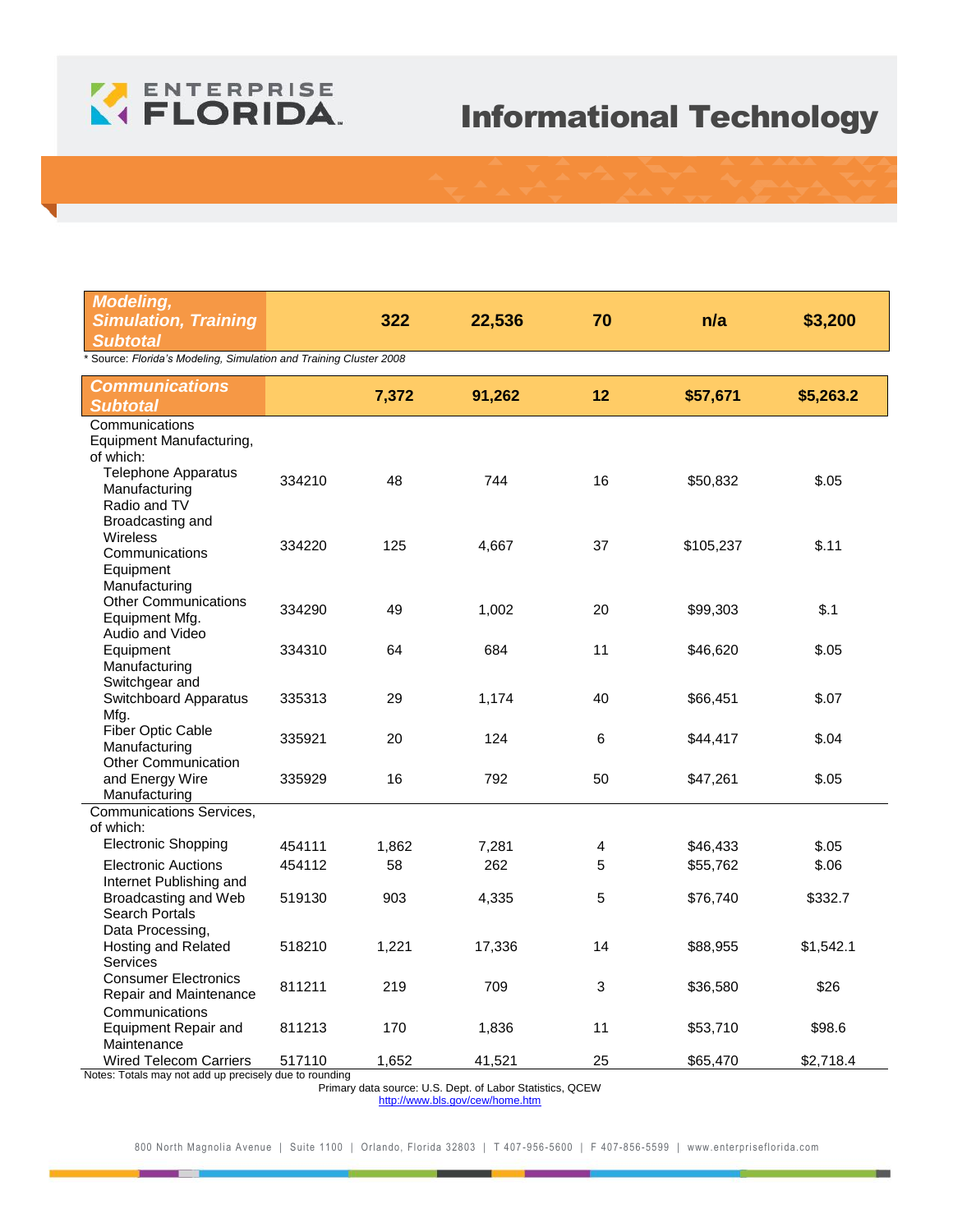

| Wireless Telecom<br>Carriers           | 517210 | 664 | 7.357 | 11 | \$60,569 | \$445.6 |
|----------------------------------------|--------|-----|-------|----|----------|---------|
| <b>Satellite Communications</b>        | 517410 | 95  | 622   |    | \$83,971 | \$52.2  |
| All Other<br><b>Telecommunications</b> | 517919 | 177 | 816   | G  | \$57,682 | \$47.1  |

| <b>Computer Products,</b><br><b>Micro-electronics,</b><br>and Precision Device |        | 745 | 30,898 | 41          | \$76,812  | \$2,373.3 |
|--------------------------------------------------------------------------------|--------|-----|--------|-------------|-----------|-----------|
| <b>Manufacturing</b>                                                           |        |     |        |             |           |           |
| <b>Computer and Peripheral</b>                                                 |        |     |        |             |           |           |
| Equipment, of which:                                                           |        |     |        |             |           |           |
| <b>Electronic Computer</b><br>Manufacturing                                    | 334111 | 42  | 1,860  | 44          | \$57,567  | \$107.1   |
| <b>Computer Storage</b>                                                        |        |     |        |             |           |           |
| Device Manufacturing                                                           | 334112 | 8   | 10     | $\mathbf 1$ | \$102,264 | \$1       |
| <b>Computer Terminal</b>                                                       |        |     |        |             |           |           |
| Manufacturing and Other                                                        | 334118 | 44  | 734    | 17          | \$75,239  | \$55.2    |
| <b>Computer Peripheral</b><br>Equip. Mfg.                                      |        |     |        |             |           |           |
| Semiconductor and                                                              |        |     |        |             |           |           |
| Related Devices, of which:                                                     |        |     |        |             |           |           |
| Semiconductor and                                                              | 334413 | 69  | 7,016  | 102         |           | \$666.1   |
| Related Device Mfg.                                                            |        |     |        |             | \$94,936  |           |
| Semiconductor                                                                  | 333242 | 6   | 0      | 0           | \$0       | \$0       |
| Machinery Mfg.                                                                 |        |     |        |             |           |           |
| Microelectronic<br>Components, of which:                                       |        |     |        |             |           |           |
| <b>Bare Printed Circuit</b>                                                    |        |     |        |             |           |           |
| Board Mfg.                                                                     | 334412 | 30  | 2,160  | 72          | \$115,595 | \$249.6   |
| Capacitor, Resistor, Coil,                                                     |        |     |        |             |           |           |
| Transformer, and Other                                                         | 334416 | 24  | 1,027  | 43          | \$38,632  | \$39.7    |
| <b>Inductor Manufacturing</b><br><b>Electronic Connector</b>                   |        |     |        |             |           |           |
| Manufacturing                                                                  | 334417 | 21  | 821    | 39          | \$52,758  | \$43.3    |
| <b>Printed Circuit Assembly</b>                                                |        |     |        |             |           |           |
| (Electronic Assembly)                                                          | 334418 | 70  | 1,921  | 27          | \$68,925  | \$132.4   |
| Manufacturing                                                                  |        |     |        |             |           |           |
| <b>Other Electronic</b>                                                        |        |     |        |             |           |           |
| Component<br>Manufacturing                                                     | 334419 | 87  | 2,591  | 30          | \$51,787  | \$134.2   |

Notes: Totals may not add up precisely due to rounding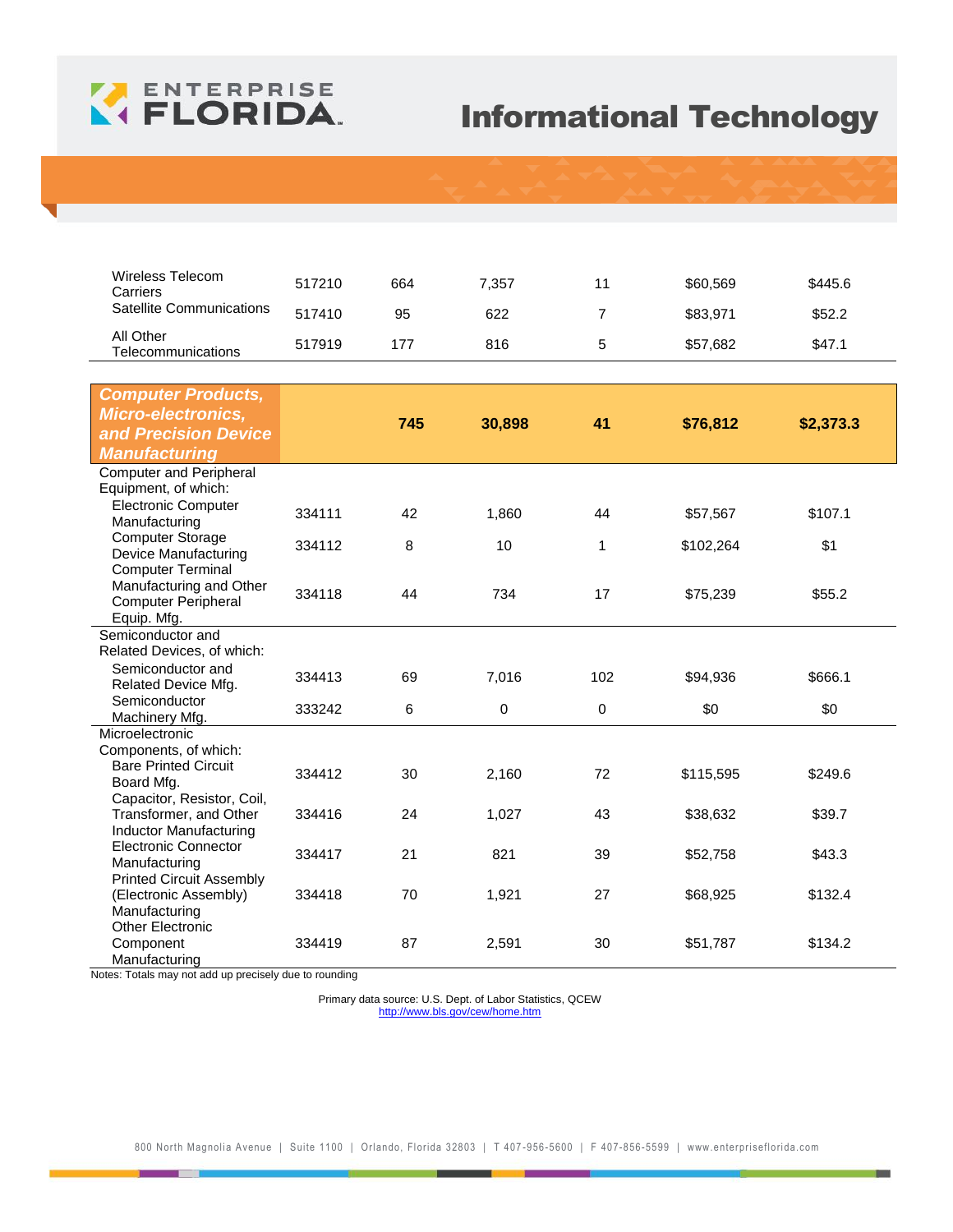

| Measuring, Precision,           |        |    |       |     |          |         |
|---------------------------------|--------|----|-------|-----|----------|---------|
| and Process Simulation          |        |    |       |     |          |         |
| Components, of which:           |        |    |       |     |          |         |
| Search, Detection,              |        |    |       |     |          |         |
| and Navigations                 | 334511 | 76 | 8,509 | 112 | \$80,256 | \$682.9 |
| Instruments                     |        |    |       |     |          |         |
| Automatic                       |        |    |       |     |          |         |
| <b>Environmental Control</b>    |        |    |       |     |          |         |
| Mfg. for Residential,           | 334512 | 24 | 210   | 9   | \$46,282 | \$9.7   |
| Commercial, and                 |        |    |       |     |          |         |
| Appliance Use<br>Instrument and |        |    |       |     |          |         |
| Related Products Mfg.           |        |    |       |     |          |         |
| for Measuring,                  |        |    |       |     |          |         |
| Displaying, and                 | 334513 | 68 | 900   | 13  | \$60,381 | \$54.3  |
| Controlling Industrial          |        |    |       |     |          |         |
| Process Variables               |        |    |       |     |          |         |
| <b>Totalizing Fluid Meter</b>   |        |    |       |     |          |         |
| and Counting Device             | 334514 | 17 | 282   | 17  | \$62,780 | \$17.7  |
| Manufacturing                   |        |    |       |     |          |         |
| Instrument                      |        |    |       |     |          |         |
| Manufacturing for               |        |    |       |     |          |         |
| Measuring and                   | 334515 | 47 | 645   | 14  | \$62,920 | \$40.6  |
| <b>Testing Electricity and</b>  |        |    |       |     |          |         |
| <b>Electrical Signals</b>       |        |    |       |     |          |         |
| Other Measuring and             |        |    |       |     |          |         |
| <b>Controlling Device</b>       | 334519 | 57 | 1,030 | 18  | \$67,571 | \$69.6  |
| Manufacturing                   |        |    |       |     |          |         |
| Relay and Industrial            | 335314 | 55 | 1,182 | 21  | \$59,147 | \$69.9  |
| Control Manufacturing           |        |    |       |     |          |         |

Notes: Totals may not add up precisely due to rounding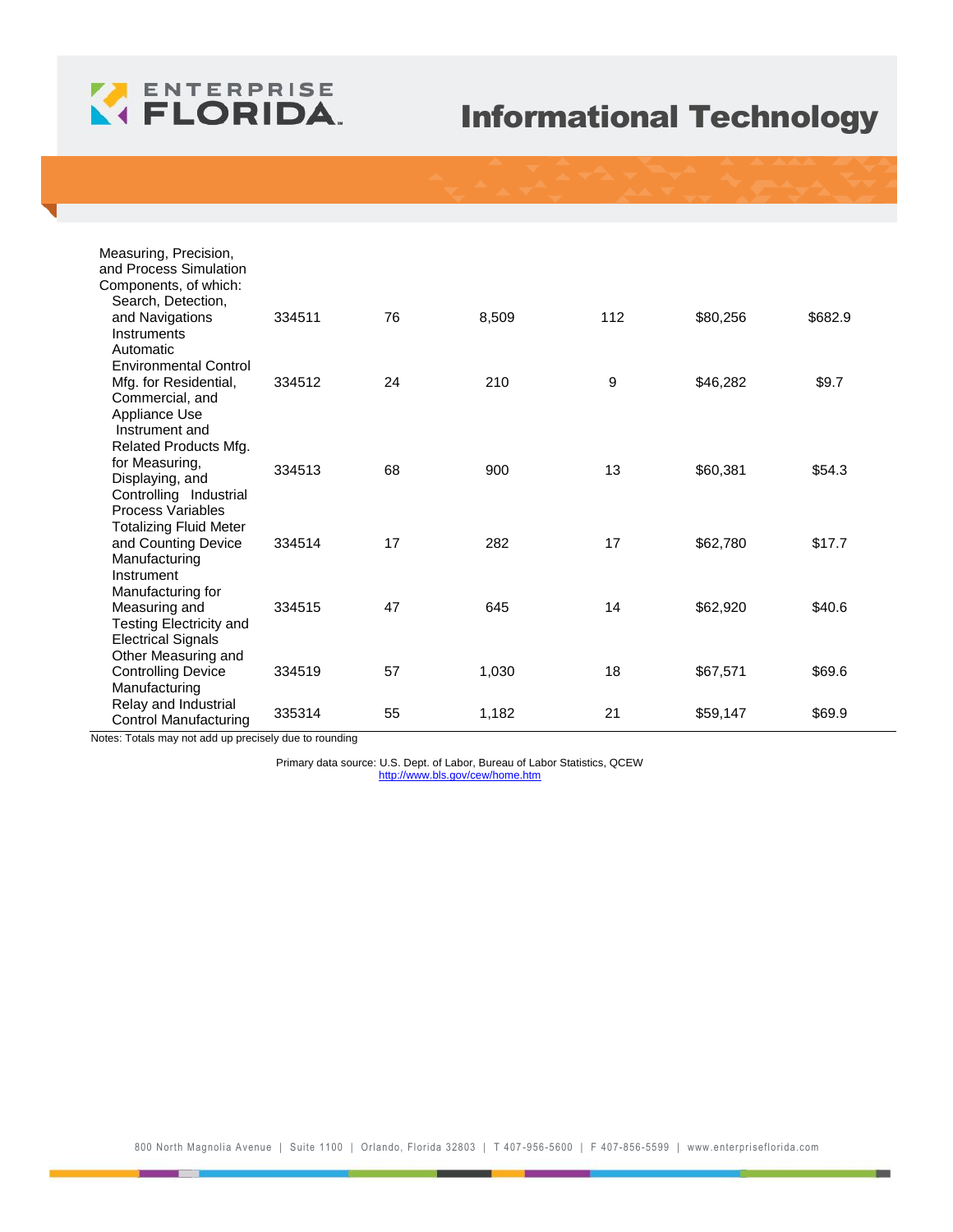

### **FLORIDA PRIVATE SECTOR ESTABLISHMENTS, EMPLOYMENT AND WAGES, 2013**

| <b>Description</b>                                                            | <b>NAICS</b><br>code | <b>Establishments</b> | <b>Employees</b> | Average<br><b>Number</b><br>of<br><b>Workers</b> | Average<br><b>Annual</b><br>Wage \$ | <b>Total</b><br>Payroll \$<br><b>Millions</b> |
|-------------------------------------------------------------------------------|----------------------|-----------------------|------------------|--------------------------------------------------|-------------------------------------|-----------------------------------------------|
|                                                                               |                      |                       |                  |                                                  |                                     |                                               |
| <b>Biotechnology Subtotal</b>                                                 |                      | 262                   | 2,372            | $\boldsymbol{9}$                                 | \$77,708                            | \$184.3                                       |
| Research and<br>Development In<br>Biotechnology                               | 541711               | 262                   | 2,372            | 9                                                | \$77,708                            | \$184.3                                       |
|                                                                               |                      |                       |                  |                                                  |                                     |                                               |
| <b>Pharmaceutical and</b><br><b>Medicine Manufacturing</b><br><b>Subtotal</b> |                      | 221                   | 4,472            | 20                                               | \$65,139                            | \$291.3                                       |
| <b>Medicinal and Botanical</b><br>Manufacturing                               | 325411               | 26                    | 430              | 17                                               | \$49,295                            | \$21.2                                        |
| Pharmaceutical<br><b>Preparation Manufacturing</b>                            | 325412               | 178                   | 3,886            | 22                                               | \$66,848                            | \$259.7                                       |
| In-Vitro Diagnostic<br><b>Substance Manufacturing</b>                         | 325413               | 6                     | 83               | 14                                               | \$69,740                            | \$5.8                                         |
| <b>Biological Product</b><br>Manufacturing                                    | 325414               | 11                    | 73               | $\overline{7}$                                   | \$62,555                            | \$4.5                                         |
|                                                                               |                      |                       |                  |                                                  |                                     |                                               |
| <b>Medical Devices Subtotal</b>                                               |                      | 622                   | 18,926           | 30                                               | \$66,088                            | \$1,250.8                                     |
| Electro medical and<br>Electrotherapeutic<br>Apparatus Manufacturing          | 334510               | 92                    | 2,953            | 32                                               | \$70,378                            | \$207.8                                       |
| Analytical laboratory<br>Instrument Manufacturing                             | 334516               | 39                    | 720              | 18                                               | \$53,851                            | \$38.7                                        |
| <b>Irradiation Apparatus</b><br>Manufacturing                                 | 334517               | 13                    | 46               | $\overline{4}$                                   | \$110,800                           | \$5.1                                         |
| Surgical and Medical<br>Instrument Manufacturing                              | 339112               | 169                   | 5,958            | 35                                               | \$68,755                            | \$409.6                                       |
| Surgical Appliance and<br><b>Supplies Manufacturing</b>                       | 339113               | 244                   | 5,497            | 23                                               | \$49,590                            | \$272.6                                       |
| <b>Ophthalmic Goods</b><br>Manufacturing                                      | 339115               | 65                    | 3,752            | 58                                               | \$84,478                            | \$317                                         |

Note: Total may not add up precisely due to rounding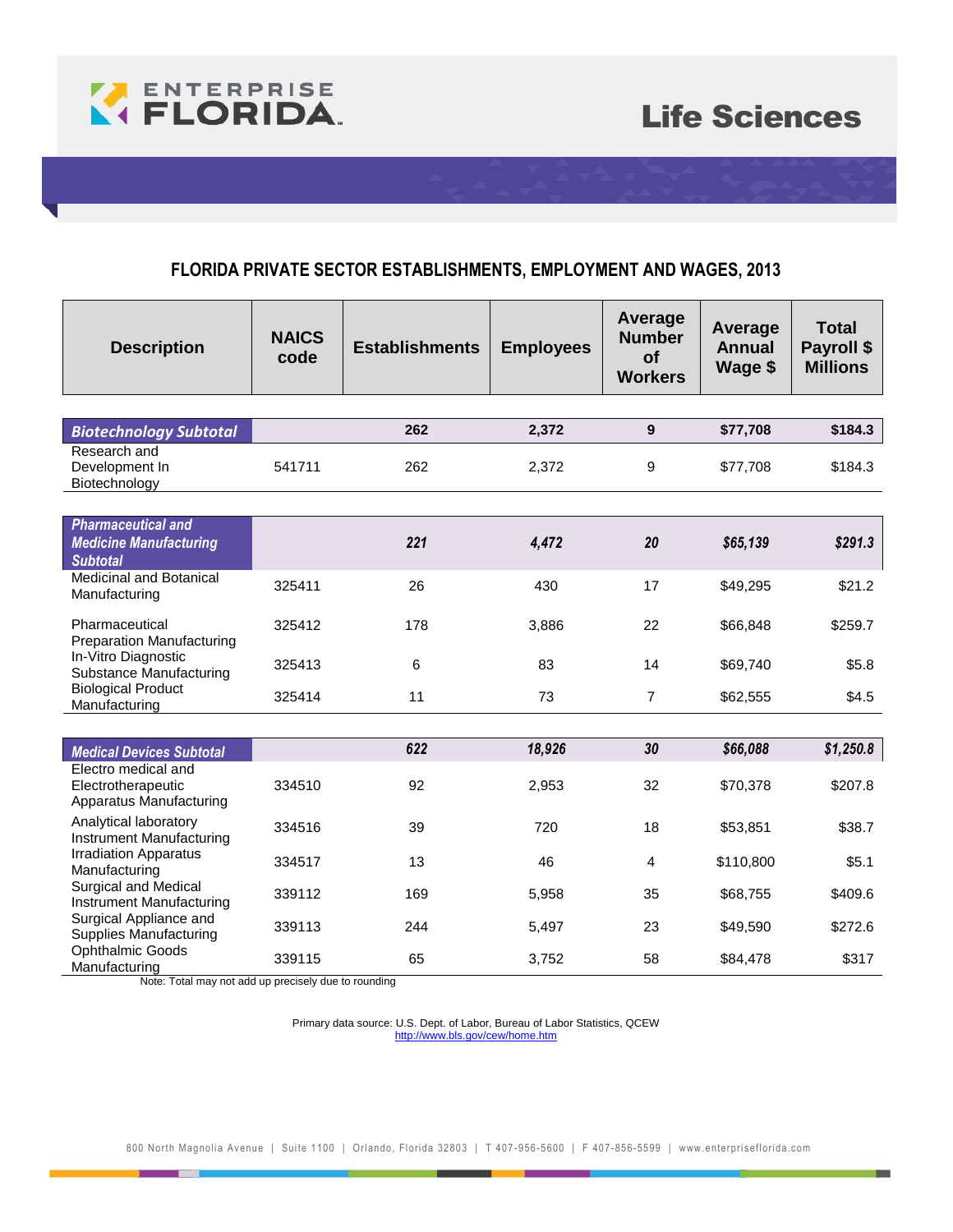

## Life Sciences

| <b>Health Care Subtotal</b>                                |      | 46,159 | 684,133 | 15  | \$54,957 | \$37,597.6 |
|------------------------------------------------------------|------|--------|---------|-----|----------|------------|
| Offices of Physicians                                      | 6211 | 19.992 | 184.656 | 9   | \$76.789 | \$14,179.5 |
| <b>Offices of Dentists</b>                                 | 6212 | 7.558  | 47,763  | 6   | \$47,291 | \$2,258.8  |
| Offices of Other Health<br><b>Practitioners</b>            | 6213 | 10,326 | 44,819  | 4   | \$40,732 | \$1,825.6  |
| <b>Outpatient care Centers</b>                             | 6214 | 2,371  | 44,357  | 19  | \$45,565 | \$2,021.1  |
| Medical & Diagnostic Laboratories                          | 6215 | 1,684  | 19,437  | 12  | \$53,544 | \$1,040.7  |
| Home Healthcare Services                                   | 6216 | 2,887  | 68,025  | 24  | \$36,138 | \$2,458.3  |
| Other Ambulatory Health Care<br><b>Services</b>            | 6219 | 619    | 11,961  | 19  | \$43,131 | \$515.9    |
| <b>General Medical and Surgical</b><br><b>Hospitals</b>    | 6221 | 429    | 241.261 | 562 | \$51,169 | \$12,345   |
| <b>Psychiatric and Substance Abuse</b><br><b>Hospitals</b> | 6222 | 123    | 9,424   | 77  | \$36,769 | \$346.5    |
| <b>Other Hospitals</b>                                     | 6223 | 170    | 12.430  | 73  | \$48,772 | \$606.2    |

Note: Total may not add up precisely due to rounding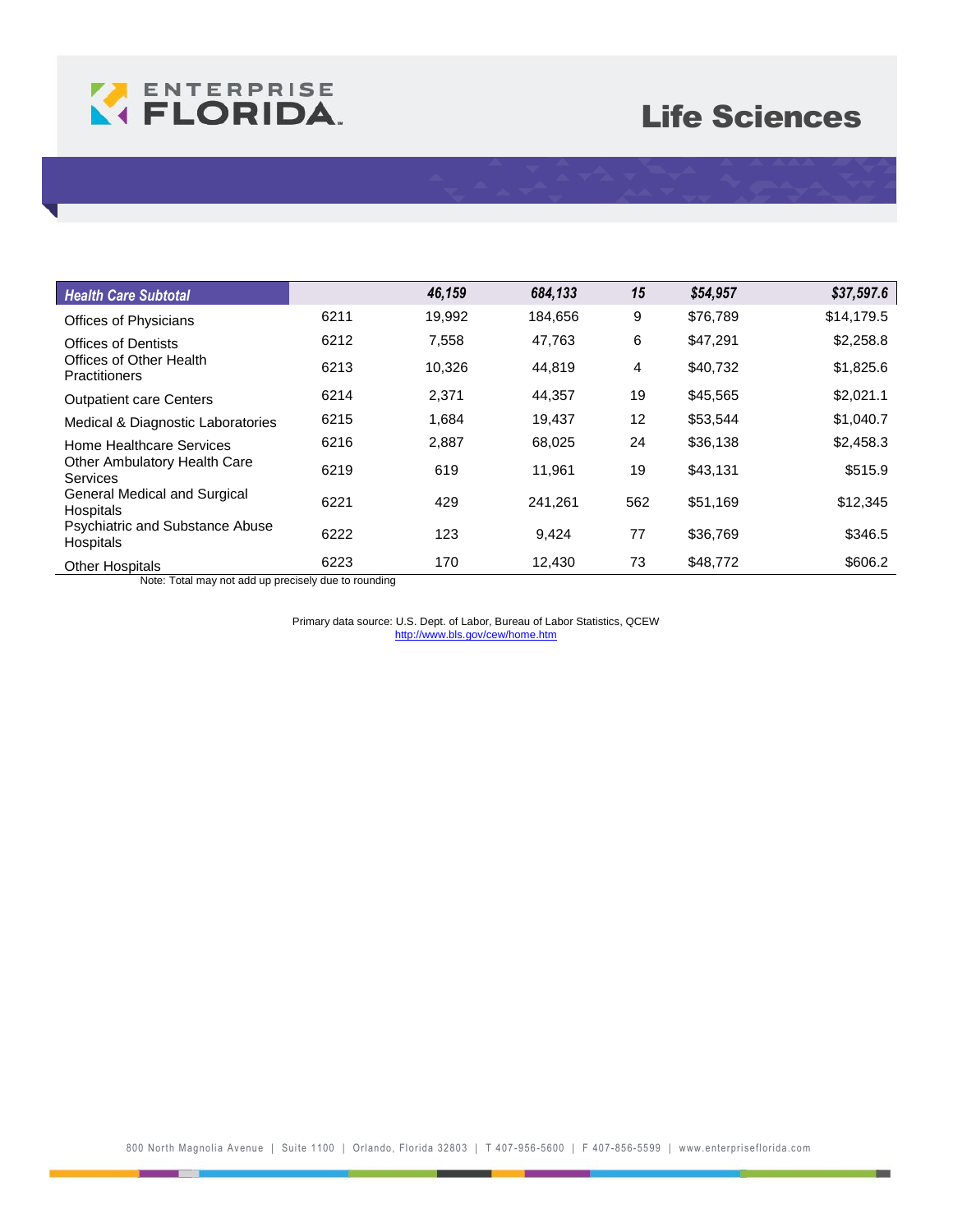

## Logistics and Distribution

#### **FLORIDA PRIVATE SECTOR ESTABLISHMENTS, EMPLOYMENT AND WAGES, 2013**

| <b>Description</b>                                             | <b>NAICS</b><br>Code | <b>Establishments</b> | <b>Employees</b> | Average<br><b>Number of</b><br><b>Workers</b> | Average<br><b>Annual Wage \$</b> | <b>Total Payroll</b><br>\$ Millions |
|----------------------------------------------------------------|----------------------|-----------------------|------------------|-----------------------------------------------|----------------------------------|-------------------------------------|
|                                                                |                      |                       |                  |                                               |                                  |                                     |
| <b>Logistics and</b><br><b>Distribution</b>                    |                      | 14,964                | 94,028           | 6                                             | \$59,885.32                      | \$5,630.9                           |
| <b>Wholesale Trade</b><br><b>Agents and Brokers</b><br>Freight | 425120               | 10,661                | 42,404           | 4                                             | \$77,394                         | \$3,281.8                           |
| Transportation<br>Arrangement                                  | 488510               | 1,998                 | 14,038           | 7                                             | \$48,101                         | \$675.2                             |
| Packing and Crating                                            | 488991               | 143                   | 902              | 6                                             | \$28,295                         | \$25.5                              |
| General Warehousing<br>and Storage<br>Refrigerated             | 493110               | 574                   | 25,601           | 45                                            | \$41,105                         | \$1,052.3                           |
| Warehousing and<br>Storage                                     | 493120               | 61                    | 1,293            | 21                                            | \$45,589                         | \$59                                |
| Other Warehousing<br>and Storage<br>Process, Physical          | 493190               | 147                   | 2,102            | 14                                            | \$53,122                         | \$111.7                             |
| Distribution &<br><b>Logistics Consulting</b><br>Services      | 541614               | 1,184                 | 5,963            | 5                                             | \$59,554                         | \$355.1                             |
| Packaging and<br>Labeling Services                             | 561910               | 196                   | 1,725            | 9                                             | \$40,701                         | \$70.2                              |

#### **The following related industries are included due to their close linkages to the logistics function:**

| <b>Transportation and</b><br><b>Wholesale Trade</b> |       | 57,938 | 540,866 |    | \$58,465.62 | \$31.622.1 |
|-----------------------------------------------------|-------|--------|---------|----|-------------|------------|
| Transportation and<br>Warehousing                   | 48-49 | 42.670 | 321.802 |    | \$66,306    | \$21.337.5 |
| Wholesale Trade                                     | 42    | 15,268 | 219.064 | 14 | \$46,948    | \$10,284.6 |

Note: Totals may not add up precisely due to rounding.

Primary data source: U.S. Dept. of Labor, Bureau of Labor Statistics, QCEW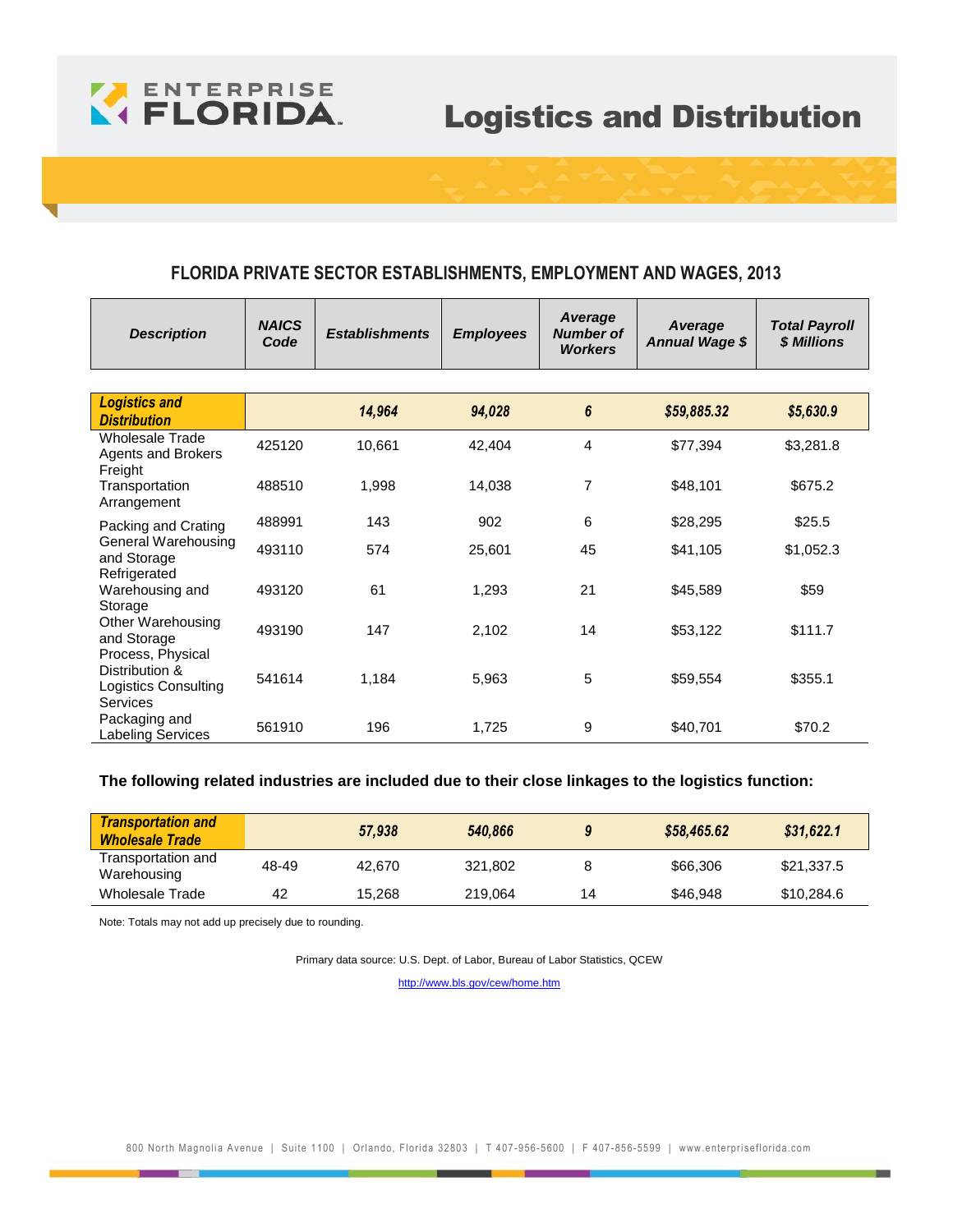

#### **FLORIDA PRIVATE SECTOR ESTABLISMENTS, EMPLOYMENT AND WAGES, 2013**

| <b>Description</b>                                                                     | <b>NAICS</b><br>Code | <b>Establishments</b> | <b>Employees</b> | Average<br><b>Number</b><br><b>of</b><br><b>Workers</b> | Average<br><b>Annual</b><br>Wage \$ | <b>Total Payroll \$</b><br><b>Millions</b> |
|----------------------------------------------------------------------------------------|----------------------|-----------------------|------------------|---------------------------------------------------------|-------------------------------------|--------------------------------------------|
| <b>MANUFACTURING</b><br><b>TOTAL</b>                                                   |                      | 18,630                | 321,963          | 17.3                                                    | \$54,085.73                         | \$17,413.6                                 |
| <b>Durable Goods</b><br><b>Subtotal</b>                                                |                      | 12,128                | 214,698          | 17.7                                                    | \$57,192.10                         | \$12,279                                   |
| Wood Product Manufacturing<br>Nonmetallic Mineral Product                              | 321                  | 573                   | 10,397           | 18                                                      | \$35,494                            | \$369                                      |
| Manufacturing                                                                          | 327                  | 1,176                 | 17,278           | 15                                                      | \$47,923                            | \$828                                      |
| <b>Primary Metal Manufacturing</b><br><b>Fabricated Metal Product</b>                  | 331                  | 213                   | 4,343            | 20                                                      | \$51,720                            | \$224.6                                    |
| Manufacturing                                                                          | 332                  | 2,393                 | 32,742           | 14                                                      | \$44,743                            | \$1,465                                    |
| Machinery Manufacturing                                                                | 333                  | 1,252                 | 23,967           | 19                                                      | \$57,799                            | \$1,385.3                                  |
| <b>Computer and Electronic</b><br><b>Product Manufacturing</b>                         | 334                  | 1,212                 | 40,947           | 34                                                      | \$79,220                            | \$3,243.8                                  |
| Electrical Equipment and<br>Appliance Manufacturing<br><b>Transportation Equipment</b> | 335                  | 502                   | 8,838            | 18                                                      | \$54,044                            | \$477.6                                    |
| Manufacturing                                                                          | 336                  | 1,107                 | 36,558           | 33                                                      | \$64,407                            | \$2,354.6                                  |
| <b>Furniture and Related</b><br><b>Product Manufacturing</b>                           | 337                  | 1,329                 | 10,608           | 8                                                       | \$35,623                            | \$377.9                                    |
| Medical Equipment and<br>Miscellaneous Manufacturing                                   | 339                  | 2,371                 | 29,020           | 12                                                      | \$53,522                            | \$1,553.2                                  |

Note: Totals may not add up precisely due to rounding.